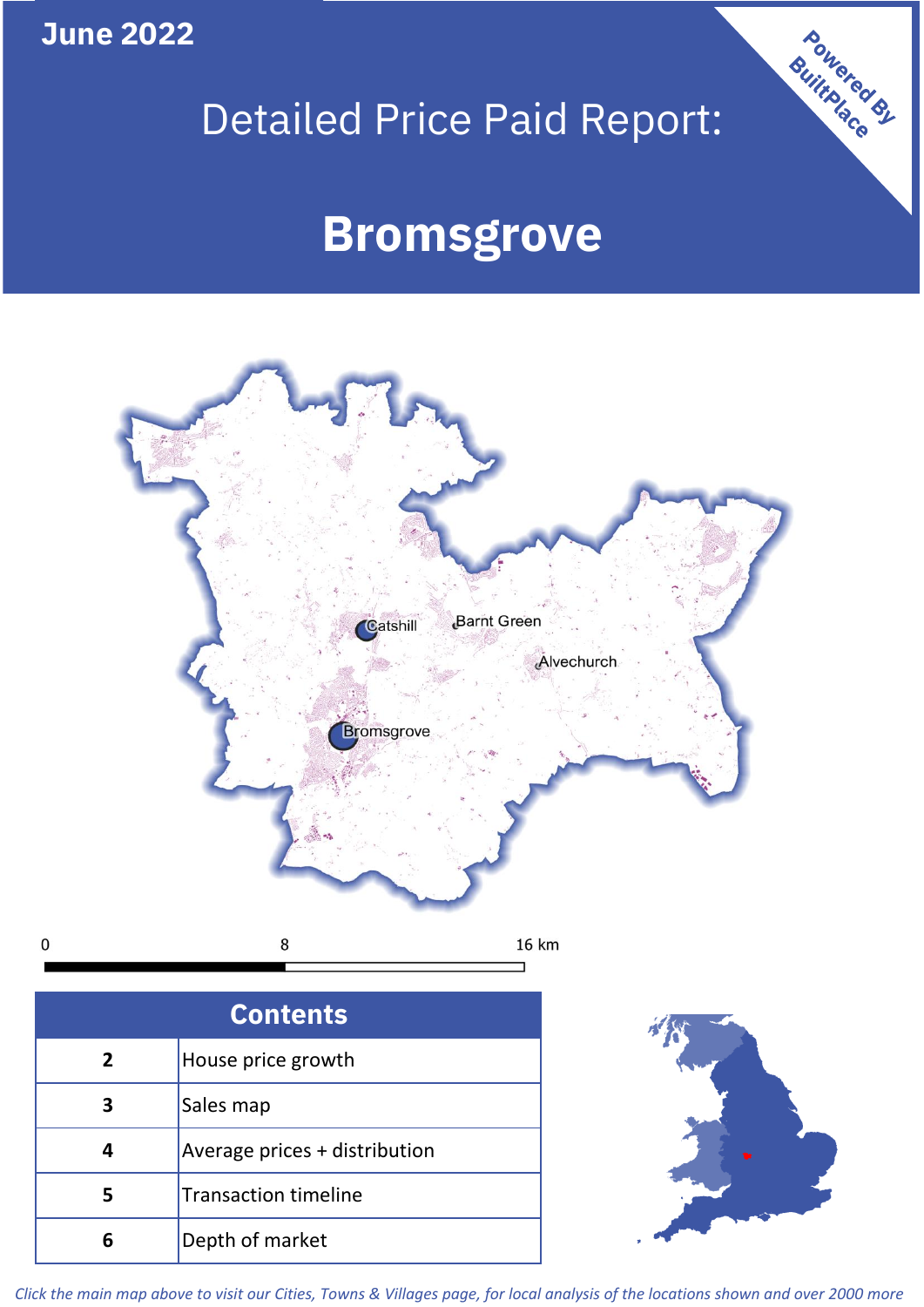#### **Headline Data**

|                     | <b>Current level</b> | 3 month  | <b>Annual</b> | 5 year  | 10 year |
|---------------------|----------------------|----------|---------------|---------|---------|
| <b>House prices</b> | £331,255             | 1.7%     | 10.3%         | 29.0%   | 66.4%   |
| <b>Transactions</b> | 1,571                | $-11.6%$ | 10.4%         | $-9.5%$ | 39.5%   |

# **House Price Growth (April 2022 data)**

#### *Annual Change in House Prices*



House prices in Bromsgrove grew by 10.3% in the 12 months to April 2022 (based on 3-month smoothed data). By comparison national house prices grew by 10.7% and prices in the West Midlands grew by 10.9% over the same period.

Bromsgrove house prices are now 51.1% above their previous peak in 2007, compared to +45.8% for the West Midlands and +52.9% across England.



#### *Year-To-Date Change in House Prices, December to April*

Local prices have grown by 3.2% in 2022 so far, compared to a fall of 0.3% over the same period last year.

#### *Source: OS OpenData; UK House Price Index (Contains HM Land Registry data © Crown copyright)*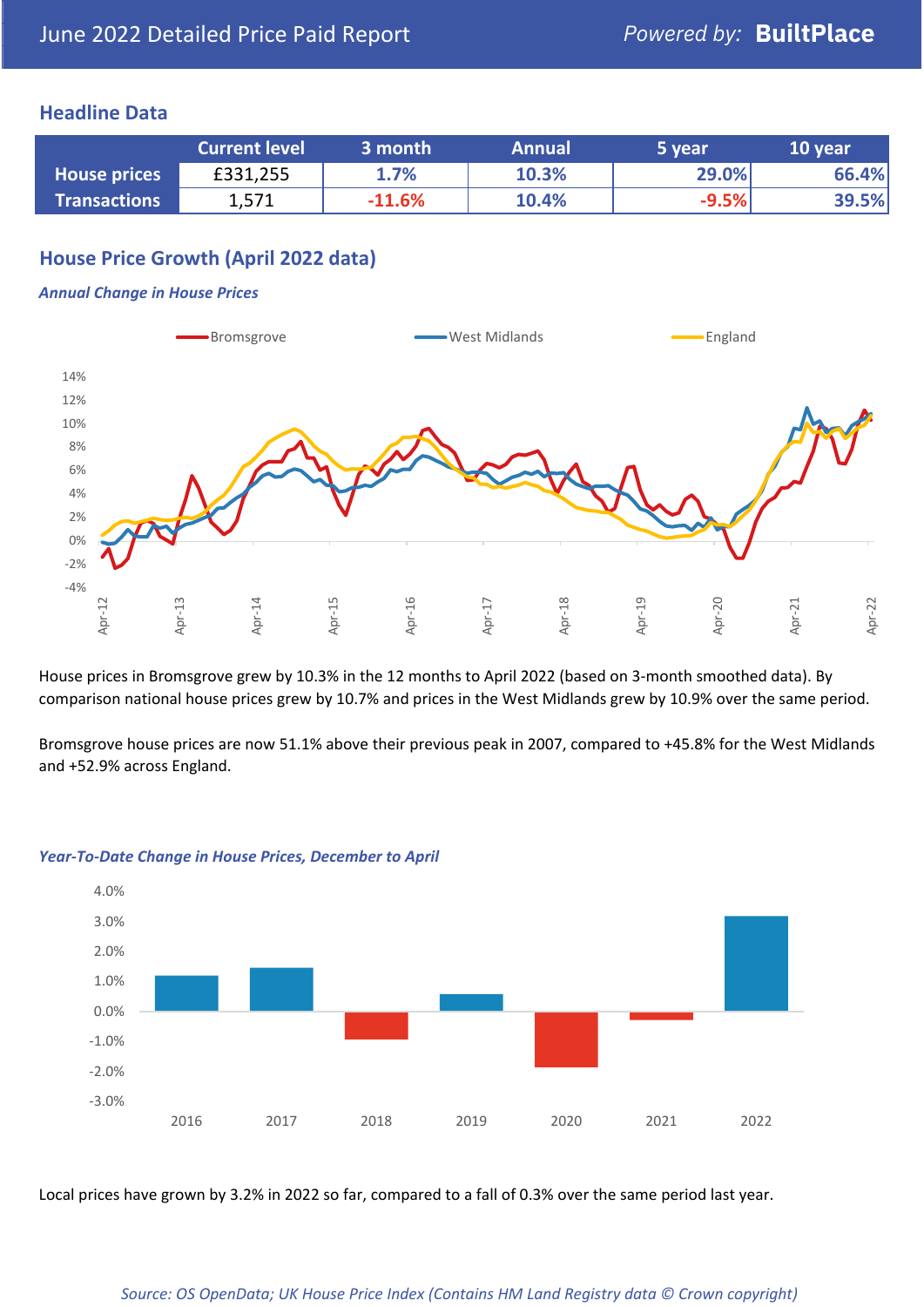# **House Price Map**

*12 months to April 2022*



*Each point is one postcode, coloured by the average value relative to all sales in this local authority (price bands are LA-specific quintiles).*

# **Map Key**

| 1st quintile / lowest 20%  |
|----------------------------|
|                            |
|                            |
|                            |
| 5th quintile / highest 20% |
|                            |

*Source: OS OpenData; UK House Price Index (Contains HM Land Registry data © Crown copyright)*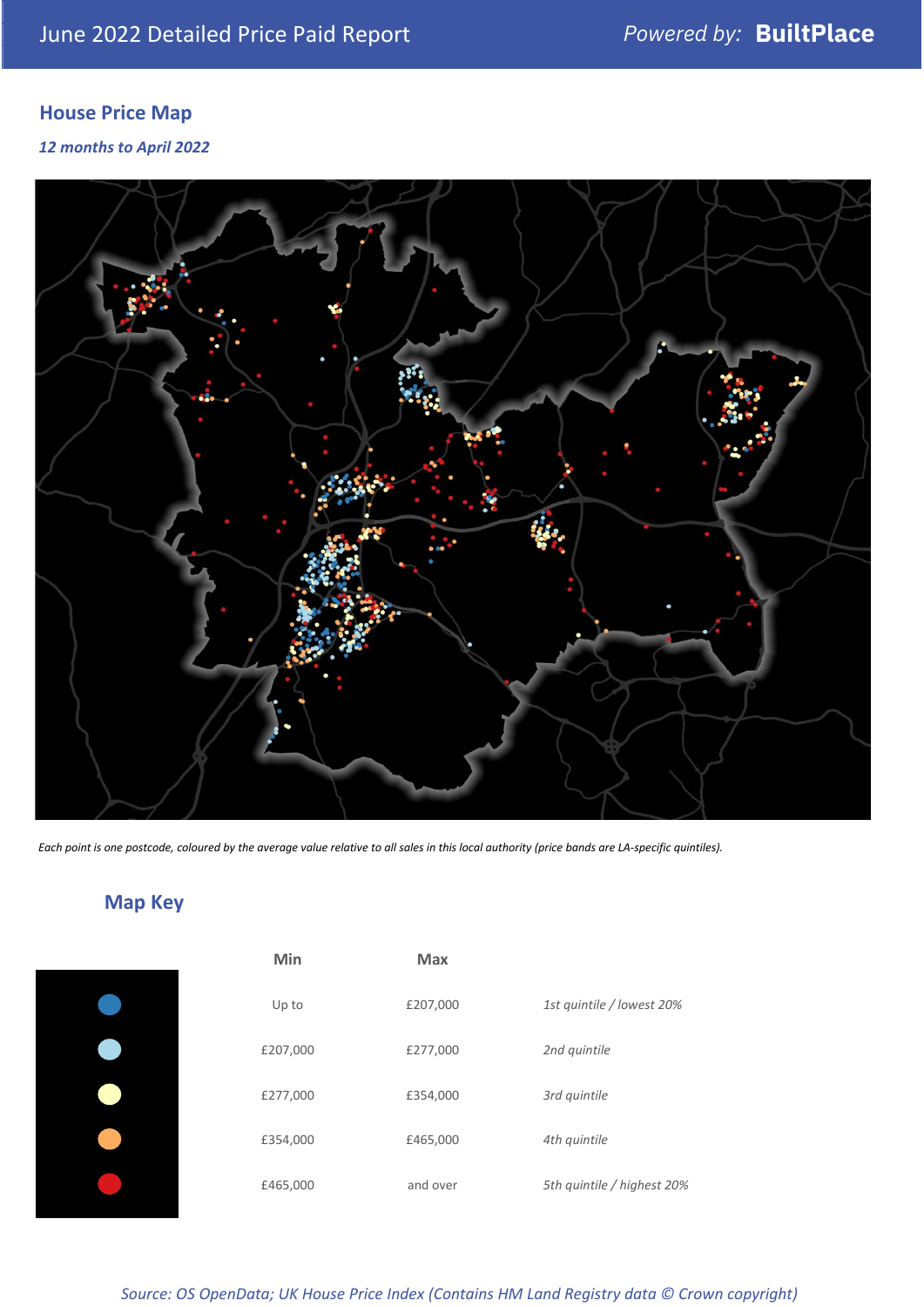# **Average House Price by Property Type**

#### *12 months to April 2022*



|                 | <b>New</b>           | <b>Second hand</b> |  |  |
|-----------------|----------------------|--------------------|--|--|
| <b>Flat</b>     | No recorded<br>sales | £158,025           |  |  |
| <b>Terraced</b> | £154,000             | £262,546           |  |  |
| Semi-detached   | £274,662             | £305,580           |  |  |
| <b>Detached</b> | £384,406             | £522,129           |  |  |

### **House Price Distribution by Year**

*All properties, by price band and calendar year (2020 = year to date)*

|                    | 1997 | 2002 | 2007 | 2012 | 2017 | 2019 | 2020 |
|--------------------|------|------|------|------|------|------|------|
| <b>Under £100k</b> | 72%  | 24%  | 4%   | 5%   | 2%   | 2%   | 2%   |
| £100-200k          | 23%  | 53%  | 46%  | 43%  | 28%  | 15%  | 20%  |
| E200-300k          | 4%   | 17%  | 31%  | 32%  | 33%  | 30%  | 25%  |
| £300-400k          | 1%   | 4%   | 10%  | 11%  | 19%  | 23%  | 22%  |
| £400-500k          | 0%   | 2%   | 4%   | 5%   | 9%   | 15%  | 14%  |
| £500k-1m           | 0%   | 1%   | 5%   | 4%   | 9%   | 14%  | 16%  |
| £1-2m              | 0%   | 0%   | 0%   | 0%   | 1%   | 1%   | 0%   |
| <b>Over £2m</b>    | 0%   | 0%   | 0%   | 0%   | 0%   | 0%   | 0%   |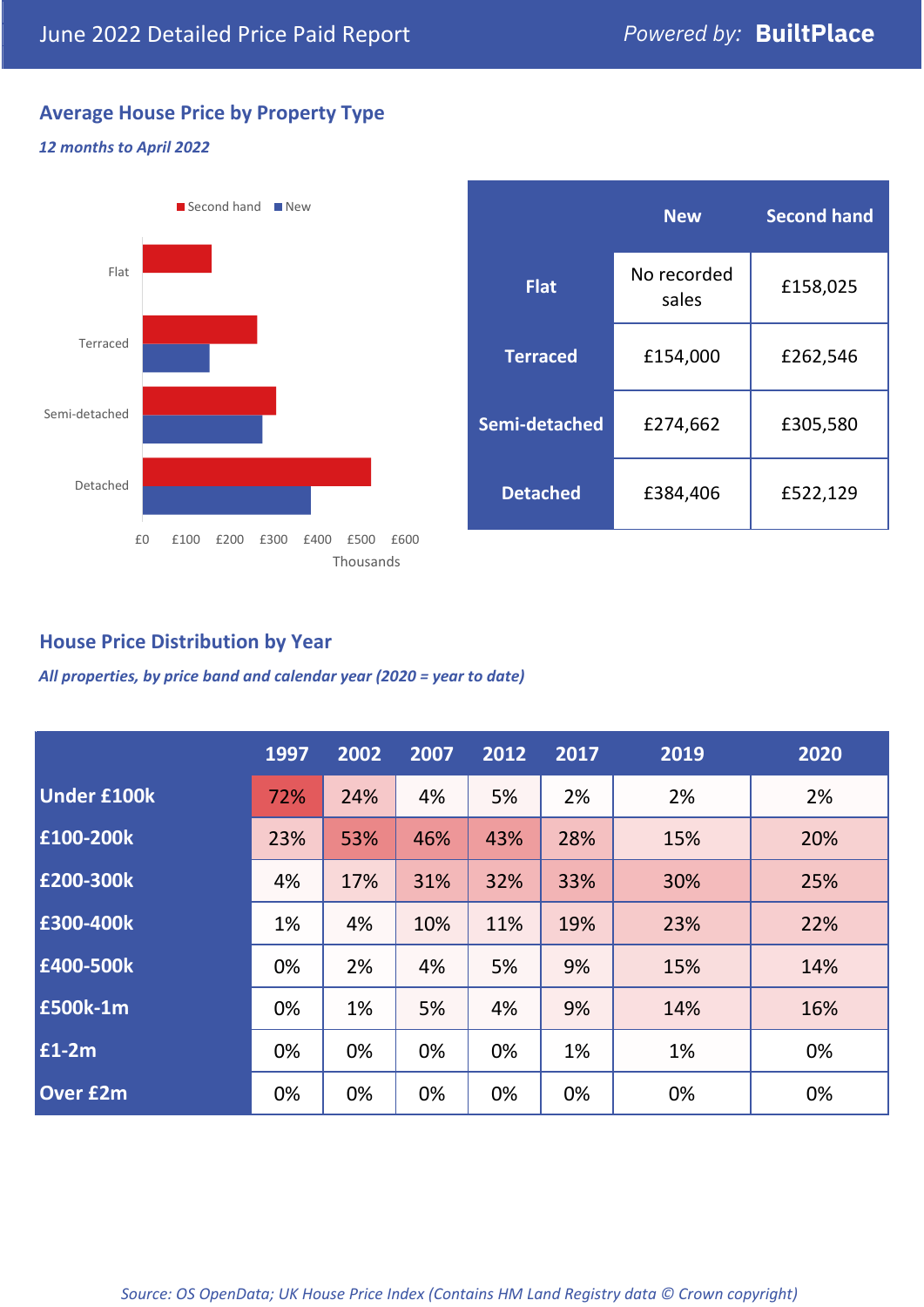# **Transactions (February 2022 data)**

*Annual Transactions, Indexed (2001-05 average = 100)*



There were 1,571 transactions in Bromsgrove during the 12 months to February 2022. This is 72% of the average from 2001-05 and suggests activity is below pre-downturn levels.

Transactions in Bromsgrove have fallen by 12.7% since 2014, compared to changes of -4.1% for West Midlands and -7.7% for England.



#### *Cash and New Build Sales as % of Total, by Year*

*Note: The data on this page EXCLUDES transactions identified as transfers under a power of sale/repossessions, buy-to-lets (where they can be identified by a mortgage), and transfers to non-private individuals - i.e. it comprises only Land Registry 'A' data.*